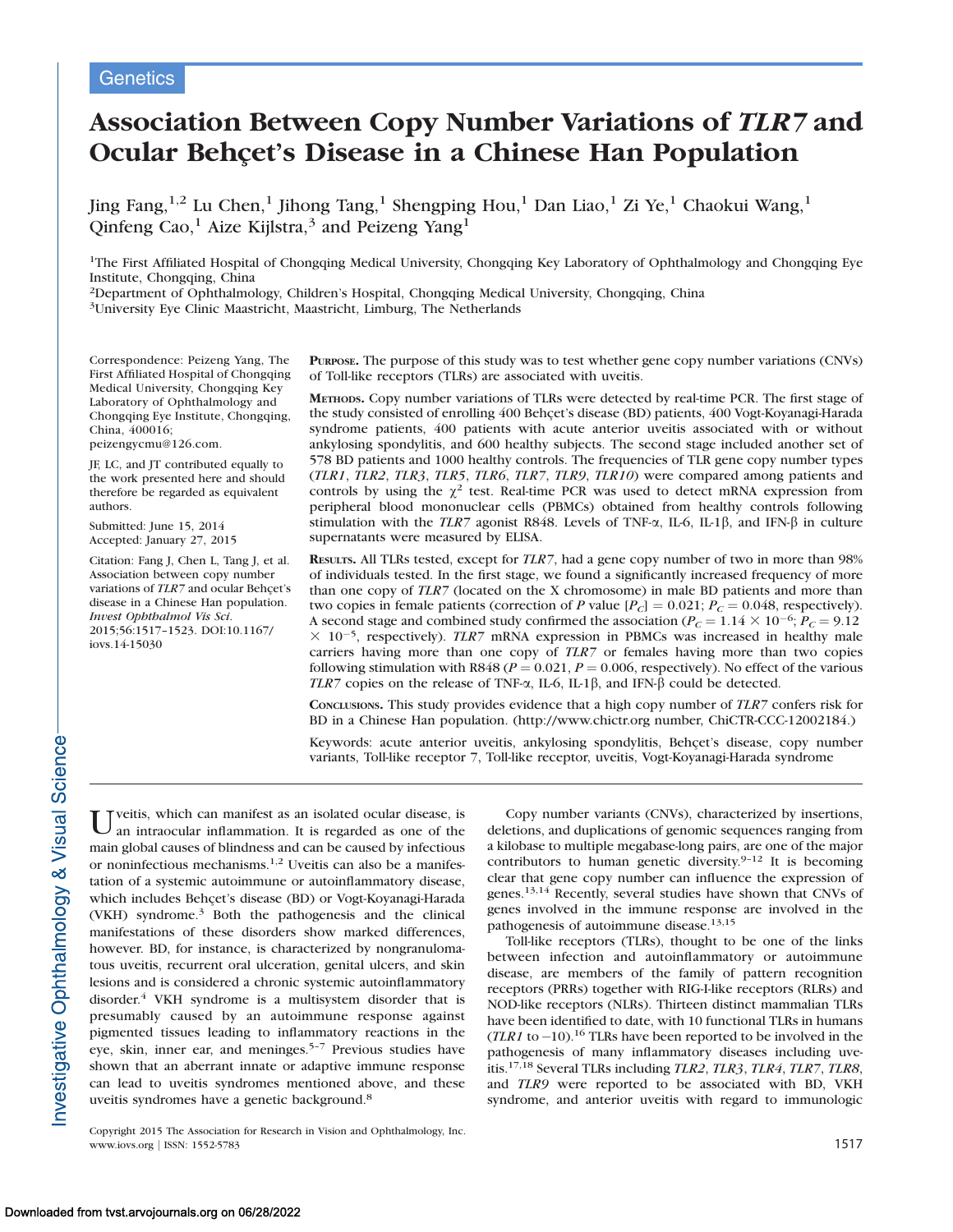mechanisms involved but also in relation to an immunogenetic background, as shown by the association of these diseases with TLR single nucleotide polymorphisms (SNPs).19–22 Identifying disease associations with certain TLR gene CNVs is one of the approaches to studying the role of TLRs. Evidence emerging from recent publications indicates that several diseases including autoimmune diseases are associated with CNVs of certain TLR genes or genes related to TLRs.<sup>23-26</sup>

Because TLRs play such an important role in uveitis and because the role of TLR gene copy number has not yet been reported for clinical uveitis, we decided to expand our earlier TLR studies19,21,22 and questioned whether the CNVs of TLRs might also play a role in the pathogenesis of uveitis. We chose three uveitis entities, BD, VKH syndrome, and acute anterior uveitis (AAU) associated with ankylosing spondylitis (AS) or not (AAU  $\pm$  AS), because these diseases are known to belong to the category of autoinflammatory or autoimmune diseases in whose pathogenesis TLRs are known to play a role and because these entities are relatively common in China and, therefore, allow the collection of large sample numbers, providing sufficient statistical power to reach a meaningful conclusion.

## MATERIALS AND METHODS

#### Patients and Controls Study Population

This was a prospective case-control study. The study protocol was approved by the Ethics Committee of the First Affiliated Hospital of Chongqing Medical University, Chongqing, China (permit number: 2009-201008). The tenets of the Declaration of Helsinki were followed in all procedures. Written informed consent was given by all participants in this study. This study was registered with the Chinese Clinical Trial Registry, number ChiCTR-CCC-12002184.

The study was designed as two-stage prospective casecontrol association research. A total of 400 ocular BD patients, 400 VKH syndrome patients, 400 AAU  $\pm$  AS patients, and 600 normal controls, who were recruited from a Chinese Han populations (the individuals of the groups mentioned above were referred to the First Affiliated Hospital of Chongqing Medical University, Chongqing or the Zhongshan Ophthalmic Center, Sun Yat-sen University, China), were enrolled in the first stage of the study. Stage two consisted of an additional set of 578 ocular BD patients and 1000 normal Chinese Han subjects. All individuals in this study came from the First Affiliated Hospital of Chongqing Medical University, Chongqing, or the Zhongshan Ophthalmic Center, Sun Yat-sen University, China. The two stages were analyzed independently. All controls were enrolled between April 2005 and February 2014. The clinical features of the ocular BD patients who fulfilled the criteria of the International Study Group, $27$  are presented in the Results. Clinical characteristics of the patients with VKH syndrome, which was diagnosed based on First International Workshop criteria for VKH syndrome, were recorded during the whole course of follow-up and are summarized in the Results. Patients had AAU diagnosed principally according to clinical manifestations,<sup>28,29</sup> and patients with AS fulfilled modified New York criteria. Clinical characteristics of the AAU patients with or without AS are also presented in the Results.

## Analysis of TLR Gene Copy Number Variations and Genomic DNA Extraction

Extraction of peripheral blood genomic DNA was done with QIAamp DNA Blood Mini Kit (Qiagen, Valencia, CA, USA), as described previously.<sup>13</sup> As no CNVs of TLR4 and TLR8 were found in the database of genomic variants (www.tcag.ca/dgv/ app/home, in the public domain), the two TLRs were excluded from our study. Toll-like receptor gene CNVs were performed in 96-well plates with a model 7500 real-time PCR system, following the manufacturer's protocols (Applied Biosystems, Foster City, CA, USA). TLR1 (catalog no. Hs00395312\_cn), TLR2 (catalog no. Hs00871640\_cn), TLR3 (catalog no. Hs01233552\_cn), TLR5 (catalog no. Hs01059073\_cn), TLR6 (catalog no. Hs02685381\_cn), TLR7 (catalog no. Hs00226289\_cn), TLR9 (catalog no. Hs00787794\_cn), and TLR10 (catalog no. Hs02871353\_cn) were detected using TaqMan assays labeled with 6-carboxy-fluorescein (FAM; Applied Biosystems), respectively.

Using the maximum likelihood method, we analyzed absolute quantitation raw data (using  $\Delta$ Ct values) with CopyCaller software v2.0 (Applied Biosystems). We assumed 2 was the most frequent number of gene copies for the TLR genes (TLR1, TLR2, TLR3, TLR5, TLR6, TLR9, and TLR10) and for the reference, respectively. TaqMan RNase P assay (TaqMan Copy Number Reference Assay; Applied Biosystems) labeled with green fluorescent dye (VIC; Applied Biosystems) was used as an internal copy number reference. Because the TLR7 gene is located on chromosome X, we assumed 2 was the most frequent number of gene copies for the TLR7 gene in female patients and female controls, and we assumed 1 in male patients and male controls, as described previously.<sup>25</sup> Every experiment was repeated three times. If a sample detected showed undetectable reference signal (VIC Ct > 32), zero copy number, or a confidence interval in the copy number prediction lower than 0.95, the sample was omitted from further analysis.

#### mRNA Expression of the TLR7 Gene

Peripheral blood mononuclear cells (PBMCs), which were obtained from healthy individuals, prepared from heparinized blood by Ficoll-Hypaque density gradient centrifugation (GE Medical, Piscataway, NJ, USA). Extraction of total RNA was done from PBMCs with or without stimulation of the TLR7 agonist R848 (2.5 µg/mL; Alexis Biochemicals, San Diego, CA, USA) for 72 hours at a density of  $1 \times 10^6$  cells/mL, using TRIzol (Invitrogen, Grand Island, NY, USA), followed by reverse transcription using a transcriptase kit (Takara Biosystems, Tokyo, Japan). Real-time quantitative PCR was performed to compare mRNA expression of the  $TLR7$  gene (sense primer:  $5'$  $TTAACCTGGATAACCAGCTA 3';$  antisense primer: 5' TCAAGGCTGAGAAGCTGTAAGCTA 3<sup>'</sup>), using the 7500 system with the SYBR Green I assay kit (Applied Biosystems). Data were normalized to mRNA of  $\beta$ -actin as reported in previous studies.22,30,31 Assays were performed using model 7500 realtime PCR system (Applied Biosystems). Relative expression levels were calculated using the  $2-\Delta\Delta$ Ct method.

#### Flow Cytometric Analysis

Flow cytometric intracellular staining was used for TLR7. Briefly, PBMCs were stimulated with TLR7 agonist R848 and then fixed and permeabilized with Cytofix/Cytoperm buffer (BD Pharmingen, San Diego, CA, USA). Next, cells were incubated with TLR7 antibody or isotype control antibody (mouse immunoglobulin G [IgG] 2A, clone 20102). Fluorescent antibodies (human TLR7-phycoerythrin–conjugated antibody) were obtained from R&D Systems (Minneapolis, MN, USA). Samples were analyzed using a FACScan flow cytometer (BD Biosciences, San Jose, CA, USA) and analyzed using CellQuest software (BD Biosciences). Results were expressed as percentage differences compared with isotypic control (IC)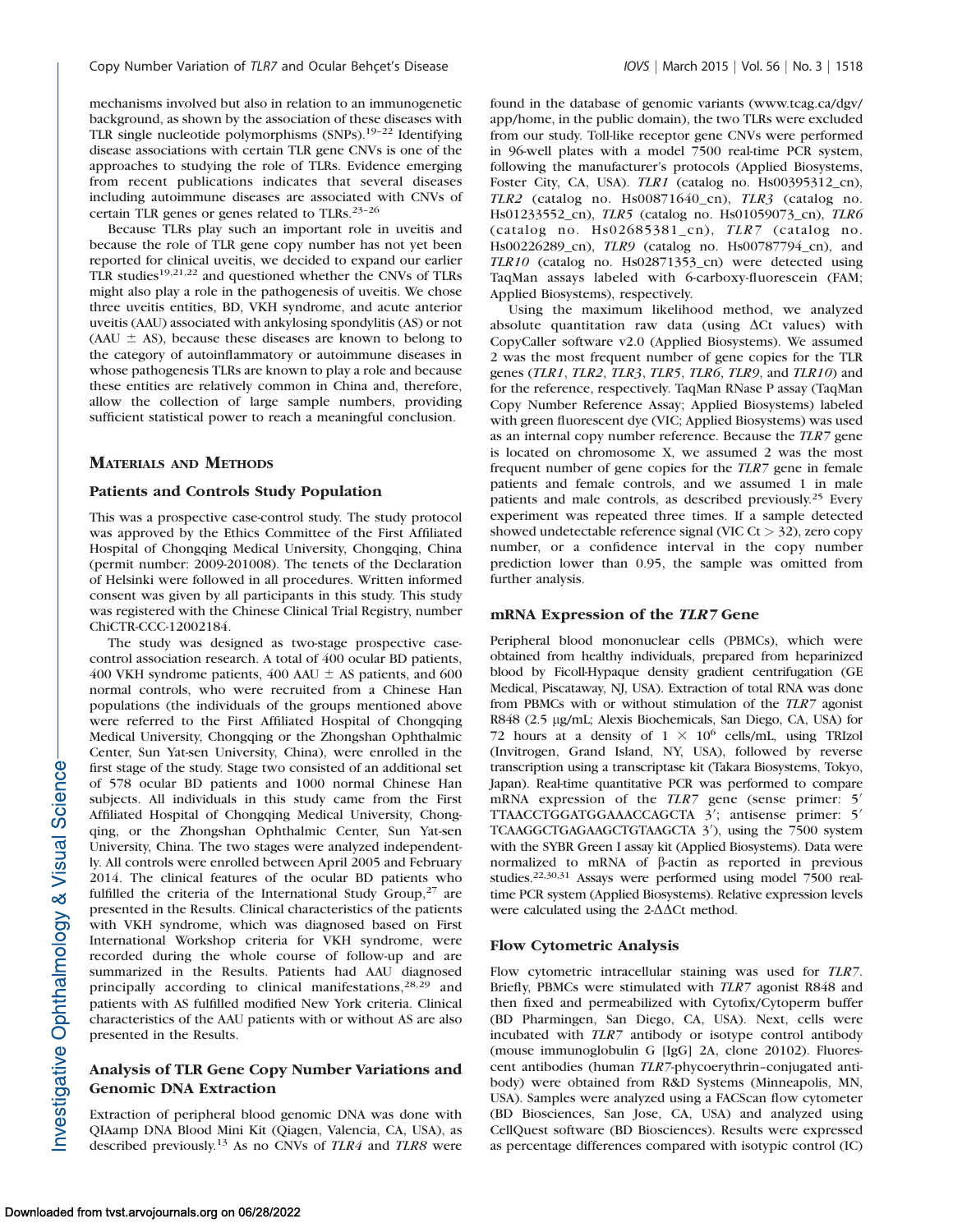TABLE 1. Clinical Features of Ocular Behçet's Disease Study Patients

|                          | <b>Patients with BD</b>  |            |  |  |  |
|--------------------------|--------------------------|------------|--|--|--|
| <b>Clinical Features</b> | <i>n</i> , Total = $978$ | % of Total |  |  |  |
| <b>Uveitis</b>           | 978                      | 100        |  |  |  |
| Oral ulcer               | 978                      | 100        |  |  |  |
| Genital ulcer            | 504                      | 51.5       |  |  |  |
| Skin lesions             | 648                      | 66.3       |  |  |  |
| Pathergy reaction        | 258                      | 26.4       |  |  |  |
| Hypopyon                 | 214                      | 21.9       |  |  |  |
| <b>Arthritis</b>         | 159                      | 16.3       |  |  |  |

using the following formula: ([MFI of TLR - MFI of IC]/MFI of IC  $\times$  100%) (where MFI is mean fluorescence intensity).

#### Cytokine Measurements

Peripheral blood mononuclear cells obtained from venous blood of healthy individuals were stimulated with TLR7 agonist R848 (2.5 µg/mL) for 72 hours at a density of  $1 \times 10^6$  cells/mL. The concentrations of TNF- $\alpha$ , IL-6, IL-1 $\beta$ , and IFN- $\beta$  in cell culture supernatants were detected using an ELISA Development kit (R&D Systems).

#### Statistical Analysis

Analysis of real-time PCR data was done using model 7500 version 2.0.6 software (Applied Biosystems). Examination of relative gene copy numbers was performed with the comparative Ct method, using CopyCaller version 2.0 software (Applied Biosystems). Differences between the frequencies of TLR CNVs in patients and those in healthy individuals were analyzed with the  $\chi^2$  test, using SPSS version 17.0 software (IBM, Armonk, NY, USA). We corrected the  $P$  values ( $P_C$ ) with the Bonferroni correction by multiplying with the number of analyses performed. A number of 21 independent comparisons was used as the basis of the Bonferroni corrections in this study.

## **RESULTS**

## Clinical Characteristics of the Enrolled Patient Groups

Distributions of clinical characteristics of the BD, VKH syndrome, and AAU  $\pm$  AS patients were collected at the time of diagnosis and presented in Table 1 and in [Supplementary](http://www.iovs.org/content/56/3/1517/suppl/DC1) [Tables S1](http://www.iovs.org/content/56/3/1517/suppl/DC1) and [S2](http://www.iovs.org/content/56/3/1517/suppl/DC1), respectively.

## Association of the TLR Gene Copy Number Variants in Patients With Behçet's Disease

The copy number of all TLRs tested, except for TLR7, was 2 in more than 98% of patients and healthy controls. Significant variations were observed for the gene copy numbers of TLR7 in both BD patients and controls. Because the TLR7 gene is located on chromosome X, its copy number is affected by sex. The CNV analysis for TLR7 was performed in a total of 400 BD patients (male-to-female ratio of 311:89) and 600 healthy controls (male-to-female ratio of 325:275). We found significantly increased frequencies of male BD patients who had more than one copy of TLR7 and female patients who had more than two copies ( $P<sub>C</sub> = 0.021$ ; odds ratio [OR] = 2.452; 95% confidence interval [CI] = 1.440-4.176;  $P_C$  = 0.048; OR = 2.620, 95% CI = 1.406-4.882, respectively) (Table 2). A second stage confirmatory study including an additional and separate group of 578 BD patients (male-tofemale ratio of 486:92) and 600 health controls (male-tofemale ratio of 688:312) was subsequently carried out. Copy number variation analysis of the TLR7 gene of the second stage and combined first and second stages of study was also carried out separately, according to sex. In the stage two and combined studies, we confirmed the association of the increased frequency of having more than one copy of TLR7 in males and having more than two copies in females with ocular BD ( $P_C = 1.14 \times 10^{-6}$ ; OR = 2.324, 95% CI = 1.680-3.215;  $P_C = 9.12 \times 10^{-5}$ ; OR = 2.492, 95% CI = 1.603-3.873, respectively) (Table 2).

TABLE 2. Copy Number Variants of the TLR7 Gene in Ocular Behçet's Disease

| Gene          | <b>Stage</b> | Copy<br><b>Number</b> | Case $n$<br>(Frequency) | Control $n$<br>(Frequency) | P Value               | $P_C$ Value           | OR (95% CI)            |
|---------------|--------------|-----------------------|-------------------------|----------------------------|-----------------------|-----------------------|------------------------|
|               |              |                       |                         |                            |                       |                       |                        |
| TLR7 (male)   | First        | ${<}1$                | 4(0.013)                | 9(0.028)                   | 0.186                 | <b>NS</b>             | $0.457(0.139 - 1.501)$ |
|               |              |                       | 260 (0.836)             | 294 (0.905)                | 0.01                  | <b>NS</b>             | $0.538(0.334 - 0.866)$ |
|               |              | >1                    | 47(0.151)               | 22 (0.068)                 | 0.001                 | 0.021                 | 2.452 (1.440-4.176)    |
|               | Replication  | $<$ 1                 | 10(0.021)               | 15(0.022)                  | 0.886                 | <b>NS</b>             | $0.943(0.420 - 2.116)$ |
|               |              | 1                     | 415(0.854)              | 631 (0.917)                | 0.001                 | 0.006                 | $0.528(0.365 - 0.764)$ |
|               |              | >1                    | 61(0.126)               | 42(0.062)                  | $1.20 \times 10^{-4}$ | $7.20 \times 10^{-4}$ | 2.208 (1.463-3.332)    |
|               | Combined     | $<$ 1                 | 14 (0.018)              | 24(0.024)                  | 0.367                 | <b>NS</b>             | $0.737(0.379 - 1.434)$ |
|               |              | $\mathbf{1}$          | 675(0.847)              | 925 (0.913)                | $1.27 \times 10^{-5}$ | $7.62 \times 10^{-5}$ | $0.526(0.393 - 0.705)$ |
|               |              | >1                    | 108(0.136)              | 64 (0.063)                 | $1.90 \times 10^{-7}$ | $1.14 \times 10^{-6}$ | 2.324 (1.680-3.215)    |
| TLR7 (female) | First        | $\leq$ 2              | 16(0.180)               | 50 (0.182)                 | 0.965                 | <b>NS</b>             | $0.986(0.530-1.837)$   |
|               |              | 2                     | 52 (0.584)              | 196 (0.711)                | 0.024                 | <b>NS</b>             | $0.566(0.345 - 0.930)$ |
|               |              | >2                    | 21 (0.236)              | 29(0.107)                  | 0.002                 | 0.042                 | 2.620 (1.406-4.882)    |
|               | Replication  | $\leq$ 2              | 19 (0.207)              | 60(0.192)                  | 0.763                 | <b>NS</b>             | $1.093(0.613 - 1.948)$ |
|               |              | 2                     | 53 (0.576)              | 221 (0.708)                | 0.017                 | <b>NS</b>             | $0.560(0.346 - 0.904)$ |
|               |              | >2                    | 20(0.217)               | 31 (0.101)                 | 0.003                 | 0.018                 | 2.518 (1.356-4.675)    |
|               | Combined     | $\leq$ 2              | 35 (0.193)              | 110 (0.187)                | 0.857                 | <b>NS</b>             | $1.040(0.681 - 1.587)$ |
|               |              | $\overline{2}$        | 105 (0.580)             | 417(0.710)                 | 0.001                 | 0.006                 | $0.563(0.399 - 0.795)$ |
|               |              | >2                    | 41(0.227)               | 60(0.102)                  | $1.52 \times 10^{-5}$ | $9.12 \times 10^{-5}$ | 2.492 (1.603-3.873)    |

CI, confidence interval; NS, nonsignificant; OR, odds ratio.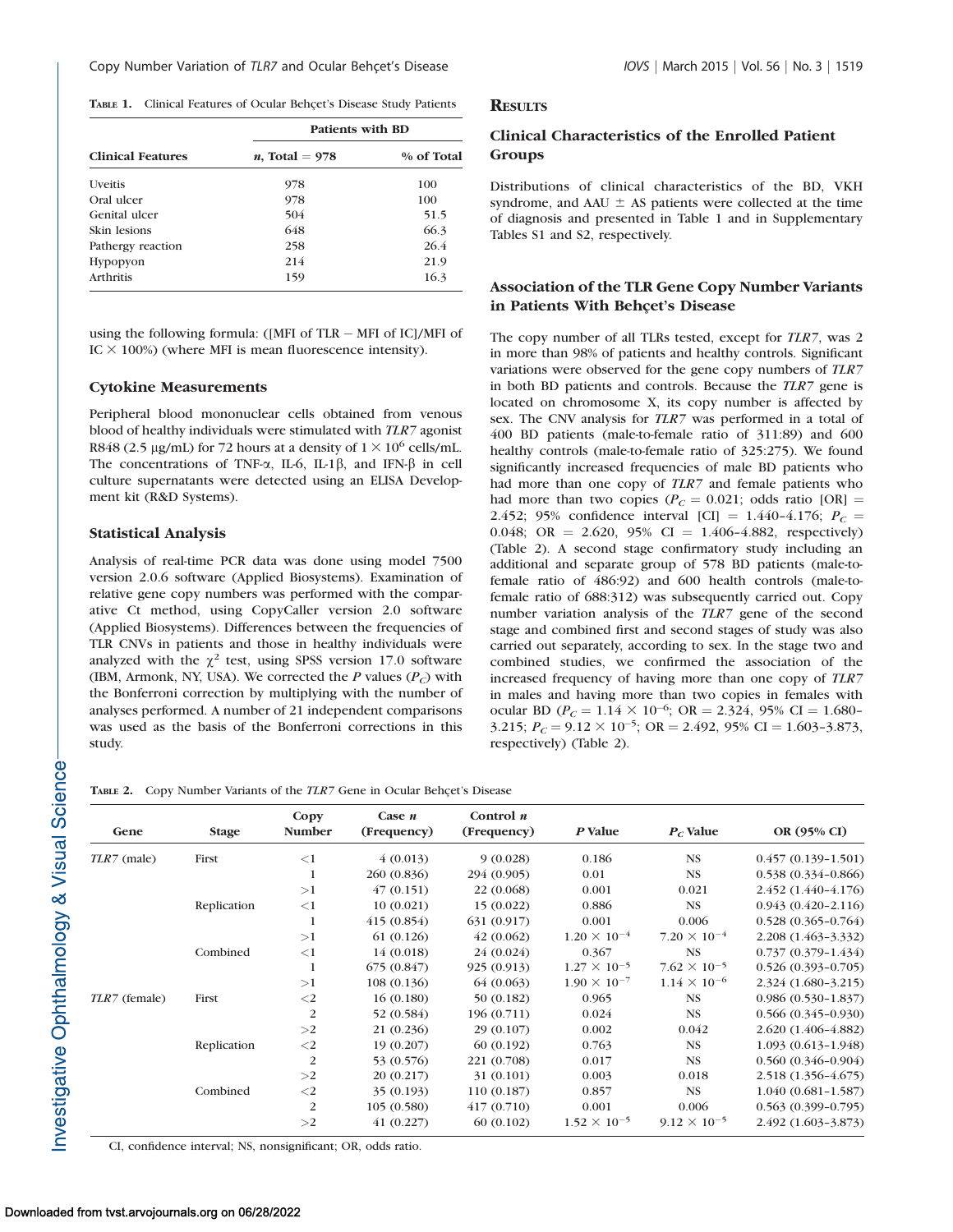

FIGURE 1. mRNA expression of different copies of the TLR7 gene in males by nonstimulated PBMCs. TLR7 expression was not significantly different between different copy numbers.

## Association of the TLR Gene Copy Number Variants in Patients With VKH Syndrome or AAU Associated With AS or Not

As mentioned above, the CNV analysis of all TLRs tested show a variation only for TLR7. Analysis of TLR7 CNV was also performed in VKH syndrome and AAU  $\pm$  AS patients and controls. A total of 400 VKH patients (male-to-female ratio of 198:202), 400 AAU  $\pm$  AS patients (male-to-female ratio of 205:195), and 600 healthy controls (male-to-female ratio of 325:275) were included, and a separate sex analysis was also done. We failed to find an association between TLR7 gene copy numbers with VKH syndrome or AAU  $\pm$  AS [\(Supplementary](http://www.iovs.org/content/56/3/1517/suppl/DC1) [Tables S3](http://www.iovs.org/content/56/3/1517/suppl/DC1) and [S4,](http://www.iovs.org/content/56/3/1517/suppl/DC1) respectively).

## Relationship Between Copy Numbers of TLR7 and the Corresponding Gene Expression at the mRNA Level

Because we found that CNVs of TLR7 showed an association with susceptibility to ocular BD, we investigated whether a different copy number might affect the expression of TLR7 under normal or inflammatory conditions. mRNA expression of



FIGURE 2. mRNA expression of different copies of the TLR7 gene in females by nonstimulated PBMCs. TLR7 expression was not significantly different between different copy numbers.



FIGURE 3. mRNA expression of different copies of the TLR7 gene in males by TLR7 agonist R848-stimulated PBMCs. TLR7 expression in carriers having more than one copy was significantly higher than in individuals carrying one copy or less than one copy ( $P = 0.006$ ,  $P =$ 0.021, respectively).

TLR7 was detected in PBMCs obtained from healthy controls, by real-time PCR. We analyzed healthy individuals for the TLR7 CNVs and then investigated TLR7 mRNA expression by PBMCs with or without stimulation with the *TLR7* agonist R848, using real-time PCR. No differences in gene expression could be found between the presence of various copies of the TLR7 gene in males or females when PBMCs were not stimulated (Figs. 1, 2). Following stimulation with the TLR7 agonist R848, carriers with more than one copy in normal male subjects had a higher expression of TLR7 mRNA than normal subjects carrying one copy or more than one copy ( $P = 0.006$ ;  $P =$ 0.021, respectively) (Fig. 3), and carriers with more than two copies in female individuals had higher TLR7 mRNA expression than normal subjects carrying two copies or less than two copies ( $P = 0.006$ ;  $P = 0.003$ , respectively) (Fig. 4). No significant differences were observed between carriers of one copy and those with less than one copy of TLR7 in male individuals or between those carrying two copies and those carrying less than two copies of TLR7, but this could be due to the fact that the numbers of individuals carrying less than one copy of TLR7 in males and less than two copies of TLR7 in females were very low ( $n = 6$ ;  $n = 5$ , respectively).



FIGURE 4. mRNA expression of different copies of the TLR7 gene in females by TLR7 agonist R848-stimulated PBMCs. TLR7 expression in carriers having more than two copies was significantly higher than in individuals carrying two copies or less than two copies ( $P = 0.006$ ,  $P =$ 0.003, respectively).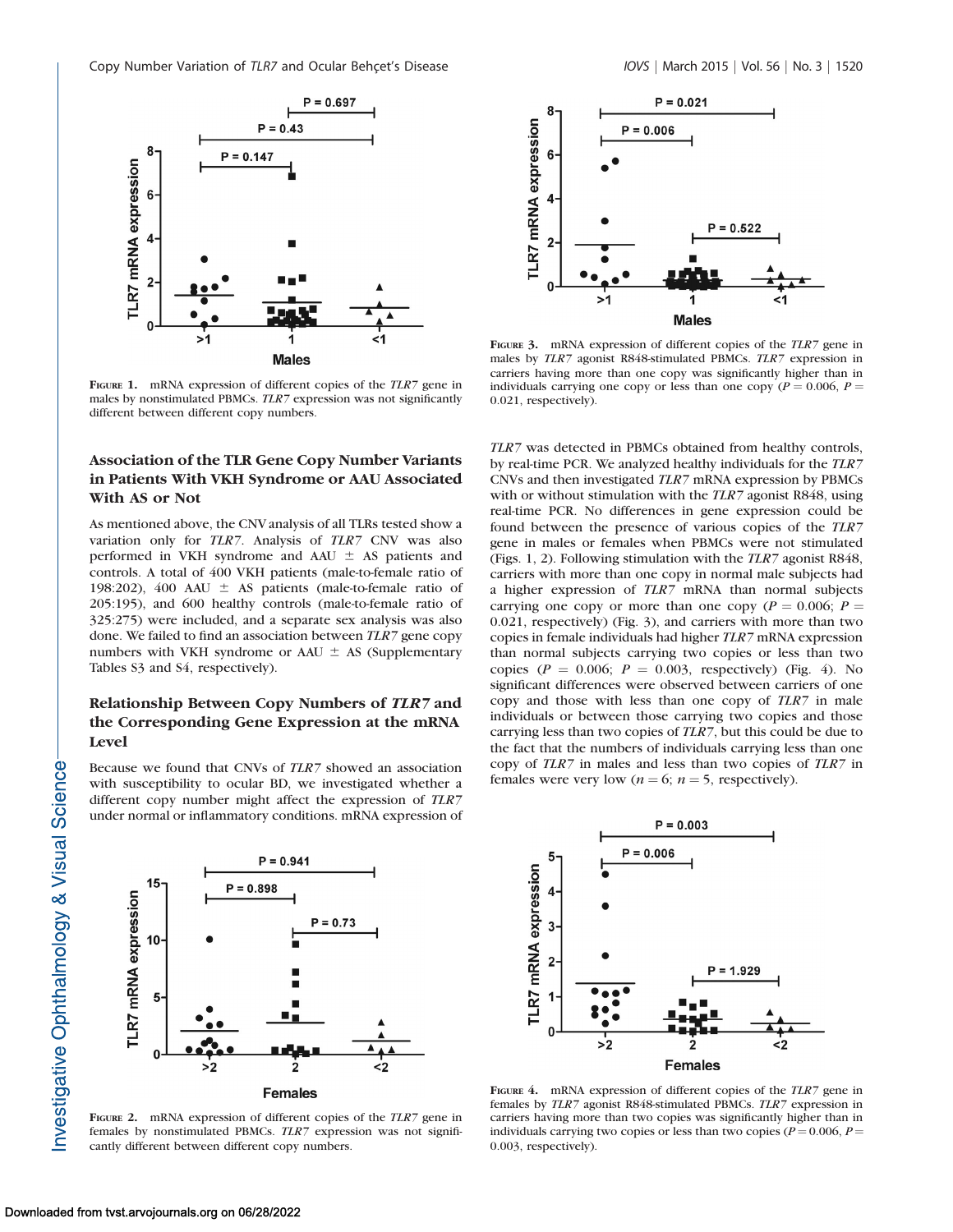

FIGURE 5. Protein levels of *TLR7* in PBMCs of male carriers having a different gene copy number following stimulation with the TLR7 agonist R848. Protein level of TLR7 in male carriers having more than one copy was significantly higher than in individuals carrying one copy or less than one copy ( $P = 0.001$ ,  $P = 0.001$ , respectively).

## Relationship Between Copy Numbers of TLR7 and Corresponding Protein Levels

Furthermore, we measured the protein levels in PBMCs following stimulation with the TLR7 agonist R848 in male and female carriers who had a known copy number. We found that carriers with more than one copy in male normal individuals had a higher TLR7 protein level than normal subjects carrying one copy or less than one copy ( $P = 0.001$ ; P  $= 0.001$ , respectively) (Fig. 5), and carriers with more than two copies in female individuals had a higher protein level of TLR7 than normal subjects carrying two copies or less than two copies ( $P < 0.001$ ;  $P = 0.003$ , respectively) (Fig. 6).

## Relationship Between Different Copy Numbers of TLR7 and Downstream Inflammatory Factors

The aforementioned result showed that different copies of TLR7 in male or female individuals could affect TLR7 gene expression. In a next series of experiments, we tested whether different copies of *TLR7* in male or female normal individuals could also affect the expression of downstream cytokines secreted by PBMCs following stimulation with the TLR7 agonist R848. The production of TNF- $\alpha$ , IL-6, IL-1 $\beta$ , and IFN- $\beta$ , which are important TLR7 downstream factors<sup>32,33</sup> in PBMC culture supernatants by ELISA, was further measured. However, we found no effect of the various TLR7 copies in males or females on the release of these three cytokines (data not shown).

#### **DISCUSSION**

In this study, we analyzed CNVs of several TLRs (TLR1, TLR2, TLR3, TLR5, TLR6, TLR7, TLR9, and TLR10) in BD, VKH syndrome, and AAU  $\pm$  AS patients and compared the frequency with those in healthy controls. The results showed that having more than one copy of the TLR7 gene in males or two copies in females significantly increased the risk of developing BD. However, no significant differences were found between different copy numbers of TLR7 and those of VKH syndrome or AAU  $\pm$  AS patients. No association was found between gene copy number and uveitis for the other seven TLRs (TLR1, TLR2, TLR3, TLR5, TLR6, TLR9, TLR10) investigated, but this is not surprising because more than 98% of individuals have two copies of these TLRs. To our



FIGURE 6. Protein levels of TLR7 in PBMCs of female carriers having a different gene copy number following stimulation with the TLR7 agonist R848. Protein level of TLR7 in female carriers having more than two copies was significantly higher than in individuals carrying two copies or less than two copies ( $P < 0.001$ ,  $P = 0.003$ , respectively).

knowledge, our study is the first to address the role of TLR gene copy numbers in patients with uveitis. We only tested the role of TLR7 CNV in a number of common uveitis entities seen in China, and further studies are needed to investigate whether an association can also be found in other types of intraocular inflammation that were not covered by our study.

Behçet's disease is one of the most commonly seen uveitis entities in China,<sup>4</sup> and evidence is mounting to show that both environmental as well as genetic factors play an important role in the development of this disease.<sup>8,34,35</sup>  $TLR7$  is expressed by human plasmacytoid dendritic cells and specifically recognizes single-stranded RNA derived from viruses or immune complexes associated with self-RNA and is one of two X-linked TLR genes.<sup>36</sup> It has been postulated that CNVs in TLR7 are related to the modulation of the autoimmune response to nuclear material.<sup>37</sup> Previous studies showed that CNVs of TLR7 had an association with childhood onset systemic lupus erythematosus (SLE), rheumatoid arthritis (RA), and Graves' disease.<sup>24-26</sup> However, no variation was found in the relative copy number of the TLR7 gene in adult patients with SLE compared to controls.<sup>38</sup>

We also did not find an association between TLR7 gene CNV and VKH syndrome or AAU  $\pm$  AS. The fact that the unique pathogenetic mechanisms for BD are different from these other two ocular inflammatory diseases may lead to the discrepancy between the other uveitis cohorts studied and ocular BD. Abundant evidence is now available to show that BD is an autoinflammatory disease caused by an aberrant response against infectious agents, which might also explain the role of TLRs in its pathogenesis.<sup>39</sup>

Because the CNVs of TLR7 were shown to have an association with ocular BD and because TLR7 is located on the X chromosome, we tested whether the expression of TLR7 could be affected by the different copy numbers in either female or male individuals. Data obtained from our study showed that when PBMCs from healthy male individuals were stimulated with the TLR7 agonist R848, there was an increased expression of TLR7 mRNA in the male individuals having more than one copy of the TLR7 gene compared with those carrying one copy or less than one copy. Interestingly, an increased expression of TLR7 mRNA in female individuals having more than two copies of TLR7 gene compared with those carrying two copies or less than two copies was also found when PBMCs from healthy female individuals were stimulated with R848. In addition to mRNA expression, CNV of TLR7 also had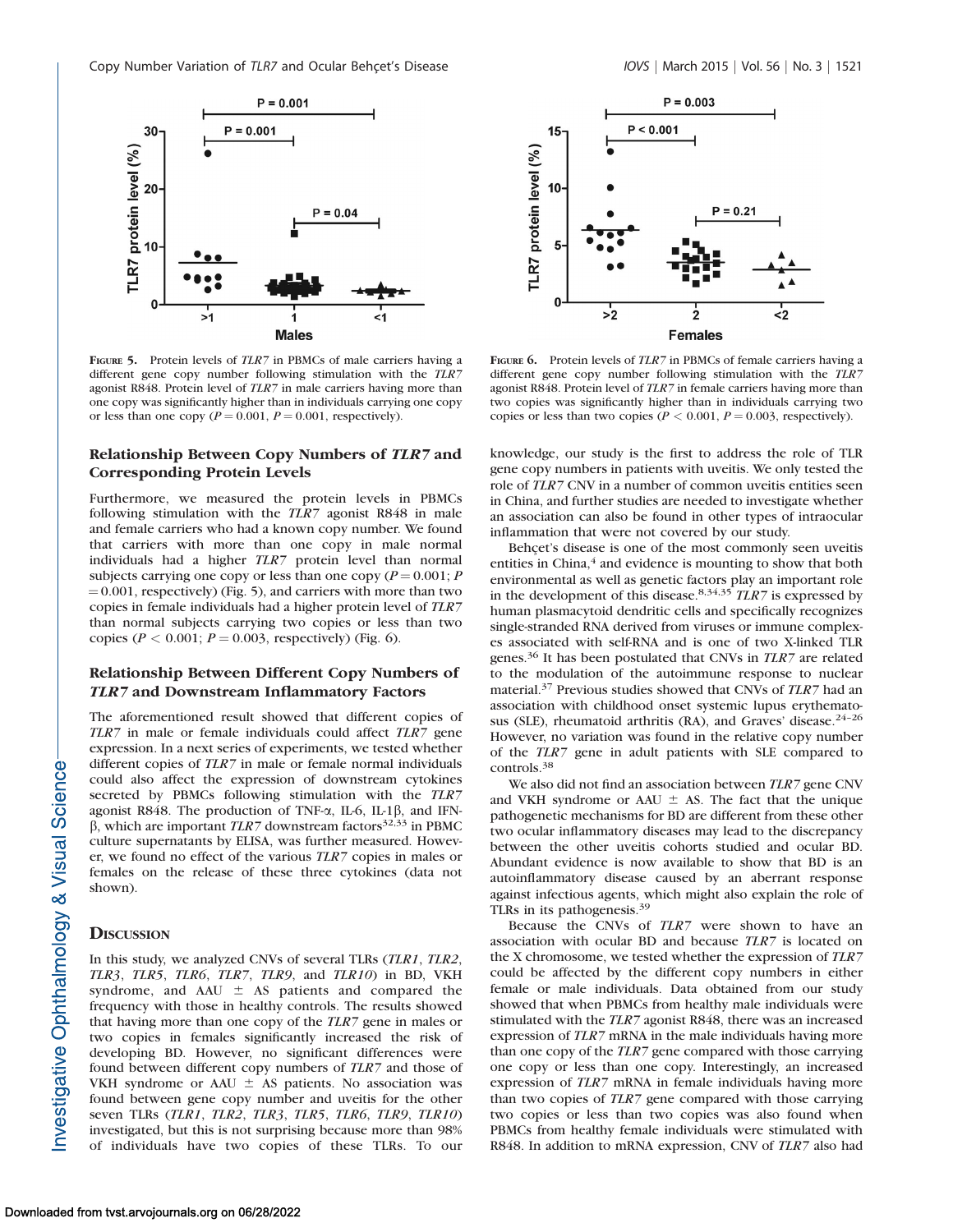an effect on its protein expression. We found that carriers with more than one copy in male normal individuals had a higher level of TLR7 protein than normal subjects carrying one copy or less than one copy, and carriers with more than two copies in female individuals had a higher level of TLR7 protein than normal subjects carrying two copies or less than two copies. We were not able to show an effect of *TLR7* gene copy number on the expression of certain downstream cytokines such as TNF- $\alpha$ , IL-6, IL-1 $\beta$ , and IFN- $\beta$ . Earlier studies from Japan did not find an association between TLR7 SNPs and BD, which suggests that gene variants other than the CNVs for TLR7 described by us may not be involved in the pathogenesis of this disease.<sup>40</sup>

In addition to TLR7, it was reported that other TLRs (TLR2, TLR3, TLR4, TLR8, TLR9) were involved in several autoimmune diseases.<sup>19,22,41</sup> Only a few studies have addressed the relationship between the copy number of these TLRs and autoimmune disease. No variation was reported in the copy number of the TLR2 or TLR4 gene in patients with celiac disease and normal controls.<sup>42</sup> Similar to this result, we found no CNVs of TLR2 and TLR3 in the Chinese Han population studied. We also investigated the association with the gene copy numbers of the other five members of TLRs (TLR1, TLR5, TLR6, TLR9, TLR10) and BD, VKH syndrome, or AAU  $\pm$  AS, but no association was detected. As mentioned above, more than 98% of the individuals tested had two copies of these TLR genes.

A recent study from France examining the role of TLR7 in RA reported that copy numbers of the TLR7 gene in PBMCs significantly increased with age,<sup>26</sup> The increase they found had a mean amplitude of 20%, spanning 20 to 80 years of age and seen in both male RA patients and in controls. In women, either healthy or having RA, this was not observed, and even an opposite trend was observed.<sup>26</sup> However, we failed to find this phenomenon in our male individuals, nor the females in our study. This may also be due to the fact that the range of ages in our patient group was smaller than that in the French study or that age-linked phenomena may be caused by ethnic differences.

It is not yet clear how TLR7 affects the predisposition to ocular BD in our Chinese patients. Despite the fact that females carry more copies of the TLR7 gene, the incidence of BD in our population is much higher in males. The reasons for this discrepancy are unclear but may be due to a higher exposure of males to certain environmental stimuli. Further functional and linkage studies are required to evaluate the exact role of the copy numbers of the TLR7 gene in ocular BD pathogenesis. The fact that activation of TLRs is dependent on the interaction with its ligands and that the control of the expression of these ligands in BD may depend on as-yetunknown factors should be considered. A selected population of patients may bias our conclusions because we recruited the ocular BD patients from our ophthalmic center. Recruiting patients from other medical specialities such as a rheumatology department should be carried out in the future to confirm our results. Despite the fact that no association was found concerning the gene copy number and VKH syndrome or AAU  $\pm$  AS for the other seven TLRs (TLR1, TLR2, TLR3, TLR5, TLR6, TLR9, TLR10), this does not exclude the possibility that these TLRs can have an association with BD, VKH syndrome, or AAU  $\pm$  AS in other ways such as through SNPs. More studies are needed to clarify this issue. Our study was performed in Han Chinese, and whether the same association can be reproduced in other ethnic populations is also a subject for further investigations.

Taken together, our study reports for the first time that a high copy number of the TLR7 gene indicates risk for ocular BD in a Chinese Han population.

## Acknowledgments

The authors thank all patients and subjects who participated in the present study.

Supported by Natural Science Foundation Major International (Regional) Joint Research Project (81320108009); Key Project of Natural Science Foundation (81130019); National Natural Science Foundation Project (31370893); Clinic Key Project of Ministry of Health (201002019); Basic Research Program of Chongqing (cstc2013jcyjC10001); Chongqing Key Laboratory of Ophthalmology (CSTC, 2008CA5003); National Key Clinical Specialties Construction Program of China; Key Project of Health Bureau of Chongqing (2012-1-003); and Fund for PAR-EU Scholars Program. The authors alone are responsible for the content and writing of the paper.

Disclosure: J. Fang, None; L. Chen, None; J. Tang, None; S. Hou, None; D. Liao, None; Z. Ye, None; C. Wang, None; Q. Cao, None; A. Kijlstra, None; P. Yang, None

#### References

- 1. Rothova A, Suttorp-van Schulten MS, Frits Treffers W, Kijlstra A. Causes and frequency of blindness in patients with intraocular inflammatory disease. Br J Ophthalmol. 1996;80: 332–336.
- 2. Suttorp-Schulten MS, Rothova A. The possible impact of uveitis in blindness: a literature survey. Br J Ophthalmol. 1996;80: 844–848.
- 3. Rothova A, Buitenhuis HJ, Meenken C, et al. Uveitis and systemic disease. Br J Ophthalmol. 1992;76:137–141.
- 4. Yang P, Fang W, Meng Q, Ren Y, Xing L, Kijlstra A. Clinical features of Chinese patients with Behçet's disease. Ophthalmology. 2008;115:312–318, e314.
- 5. Moorthy RS, Inomata H, Rao NA. Vogt-Koyanagi-Harada syndrome. Surv Ophthalmol. 1995;39:265–292.
- 6. Read RW, Rechodouni A, Butani N, et al. Complications and prognostic factors in Vogt-Koyanagi-Harada disease. Am J Ophthalmol. 2001;131:599–606.
- 7. Yang P, Ren Y, Li B, Fang W, Meng Q, Kijlstra A. Clinical characteristics of Vogt-Koyanagi-Harada syndrome in Chinese patients. Ophthalmology. 2007;114:606–614.
- 8. Du L, Kijlstra A, Yang P. Immune response genes in uveitis. Ocul Immunol Inflamm. 2009;17:249–256.
- 9. Iafrate AJ, Feuk L, Rivera MN, et al. Detection of large-scale variation in the human genome. Nat Genet. 2004;36:949–951.
- 10. Redon R, Ishikawa S, Fitch KR, et al. Global variation in copy number in the human genome. Nature. 2006;444:444–454.
- 11. Sebat J, Lakshmi B, Troge J, et al. Large-scale copy number polymorphism in the human genome. Science. 2004;305:525– 528.
- 12. Sharp AJ, Locke DP, McGrath SD, et al. Segmental duplications and copy-number variation in the human genome. Am J Hum Genet. 2005;77:78–88.
- 13. Hou S, Qi J, Liao D, et al. Copy number variations of complement component C4 are associated with Behçet's disease but not with ankylosing spondylitis associated with acute anterior uveitis. Arthritis Rheum. 2013;65:2963–2970.
- 14. Beziat V, Traherne JA, Liu LL, et al. Influence of KIR gene copy number on natural killer cell education. Blood. 2013;121: 4703–4707.
- 15. McKinney C, Fanciulli M, Merriman ME, et al. Association of variation in Fcgamma receptor 3B gene copy number with rheumatoid arthritis in Caucasian samples. Ann Rheum Dis. 2010;69:1711–1716.
- 16. Medzhitov R, Preston-Hurlburt P, Janeway CA Jr. A human homologue of the Drosophila Toll protein signals activation of adaptive immunity. Nature. 1997;388:394–397.

nvestigative Ophthalmology & Visual Science